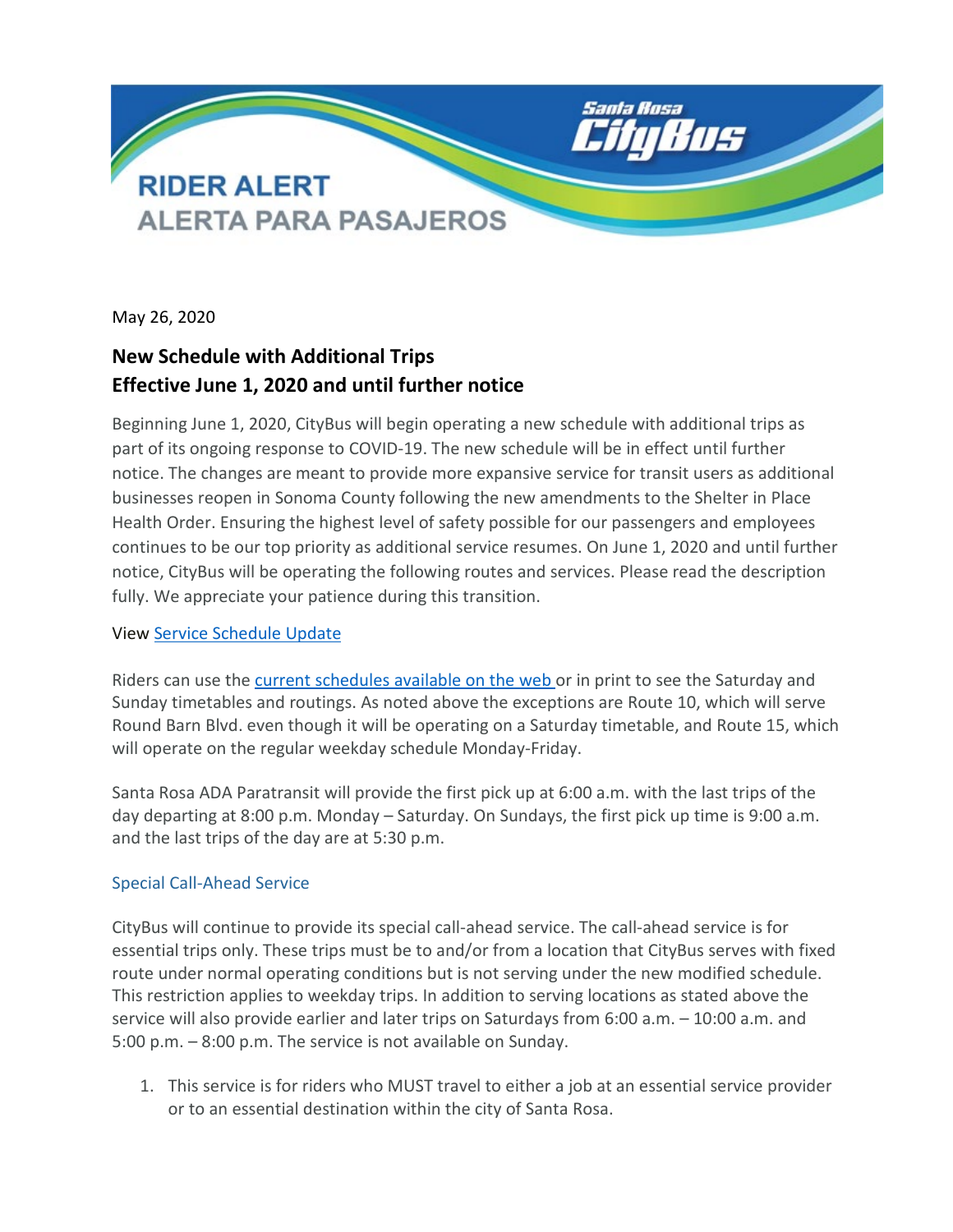- 2. Riders must call ahead to 707-546-1999 to register for this service and schedule this trip.
- 3. Riders registering for this service will need to provide their name, home address, contact information and destination address trip. Once registered for the service, riders can schedule a trip up to 7 days in advance of the trip but at a minimum must schedule their trip the day before between the hours of 8:00 a.m. - 5:00 p.m., Monday-Saturday, or between the hours of 9:00 a.m. - 3:00 p.m. on Sundays.
- 4. Riders must call to cancel trips at least two hours in advance to continue receiving this service.
- 5. Language assistance is available to any non-English speakers who wish to schedule trips.
- 6. Due to limited capacity, CityBus may prioritize trips or create more limits in the future.

## Your Health and Safety on Transit

CityBus continues to provide frequent disinfection of all high-touch surfaces within buses throughout the service day. CityBus is still not collecting fares. Drivers will continue asking all riders to board and leave by the rear door. The exception is riders needing to use the wheelchair ramp. CityBus requires face coverings for all riders boarding CityBus and Santa Rosa Paratransit vehicles.

Due to social distancing requirements, CityBus drivers may limit boarding if buses become too full and social distancing is not possible.

For your protection and the protection of others, the Sonoma County Public Health Officer requires all residents to comply with the following social distancing and hygiene requirements:

- 1. Maintain at least a six-foot distance from other individuals who are not part of the same household.
- 2. Wash hands frequently with soap and water for at least 20 seconds or use hand sanitizer.
- 3. Wear face coverings outside of the home to the extent possible.
- 4. Cover coughs and sneezes with a tissue or fabric or, if not possible, into the sleeve or elbow (but not into hands).
- 5. Avoid all social interaction outside the household (including use of public transit) when sick with a fever or cough.

We recognize this is a very challenging time for our community and our riders, and we are grateful to all our riders who are abiding by the Public Health Orders and limiting their travel to essential trips. We look forward to getting back to regular service as soon as it is possible to do so. In the meantime, please contact us at 707-543-3333 for assistance with planning essential trips or to provide feedback on our service.